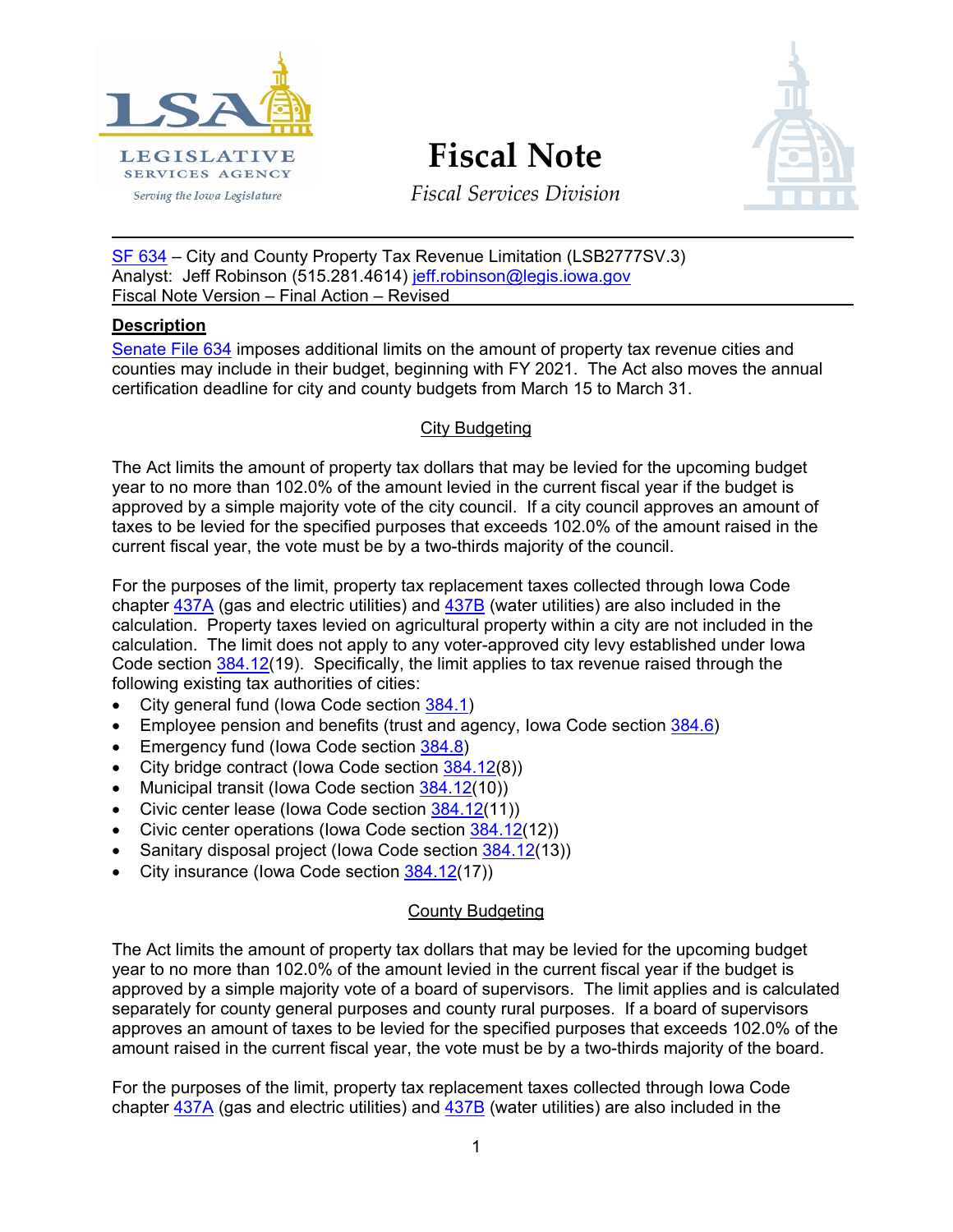calculation. The limit does not apply to any voter-approved county levy established under Iowa Code section [331.425.](https://www.legis.iowa.gov/docs/code/331.425.pdf) Specifically, the limit applies to tax revenue raised through the following existing tax authorities of counties:

- Basic general county services (Iowa Code section [331.423\(](https://www.legis.iowa.gov/docs/code/331.423.pdf)1))
- Supplemental general county services (Iowa Code section [331.424\(](https://www.legis.iowa.gov/docs/code/331.424.pdf)1))
- Basic rural county services (lowa Code section [331.423\(](https://www.legis.iowa.gov/docs/code/331.423.pdf)2))
- Supplemental rural county services (Iowa Code section [331.424\(](https://www.legis.iowa.gov/docs/code/331.424.pdf)2))
- Additions to basic county general or rural services (lowa Code section [331.426\)](https://www.legis.iowa.gov/docs/code/331.426.pdf)

#### Appraisal Manual

The Act requires county and city assessors to use the most recent state appraisal manual available within two years of it becoming available. Upon request, the Department of Revenue may allow an extension of up to two additional years to comply with this requirement.

#### **Background — FY 2019 City Property Tax Rate Components**

For FY 2019, the average city property tax rate in Iowa was \$13.82 per \$1,000 of taxed property value. **Table 1** provides a statewide breakdown of that average rate. The Act applies to many, but not all, of the levy categories in **Table 1**. The levies for debt service and capital improvements are not included within the revenue limits established in the Act. The first year of the limitation is FY 2021 and that limit will be based on the revenue raised for the specified purposes in FY 2020.

| Table 1<br>FY 2019 City Levy Breakdown                                     |                                    |          |                            |                           |  |  |  |
|----------------------------------------------------------------------------|------------------------------------|----------|----------------------------|---------------------------|--|--|--|
| Property Value and Tax Collections in Millions of Dollars                  |                                    |          |                            |                           |  |  |  |
|                                                                            |                                    |          |                            | Statewide<br>Average City |  |  |  |
|                                                                            | <b>Property Tax</b><br>Collections |          | Tax Rate \$<br>per \$1,000 |                           |  |  |  |
| City Levy<br>General Levy (\$8.10)                                         | \$                                 | 775.1    | \$                         | 7.76                      |  |  |  |
| <b>General Levy Additional</b>                                             |                                    | 75.7     |                            | 0.76                      |  |  |  |
|                                                                            |                                    | 9.1      |                            | 0.09                      |  |  |  |
| <b>Emergency Levies</b>                                                    |                                    |          |                            |                           |  |  |  |
| Debt Levies                                                                |                                    | 237.0    |                            | 2.37                      |  |  |  |
| <b>Trust and Agency Levies</b>                                             |                                    | 281.9    |                            | 2.82                      |  |  |  |
| Capital Improvement Levies                                                 |                                    | 1.5      |                            | 0.02                      |  |  |  |
| Total                                                                      | \$                                 | 1,380.3  | \$                         | 13.82                     |  |  |  |
| City Property Tax from Ag Property                                         | \$                                 | 1.5      | \$                         | 2.89                      |  |  |  |
| TIF Increment Revenue to Cities *                                          | \$                                 | 21.5     |                            |                           |  |  |  |
| Statewide Taxable City Regular Value                                       | \$                                 | 99,845.9 |                            |                           |  |  |  |
| Statewide Taxable City Ag Value                                            | \$                                 | 509.5    |                            |                           |  |  |  |
| *Does not include Tax Increment Financing (TIF) revenue that finances TIF. |                                    |          |                            |                           |  |  |  |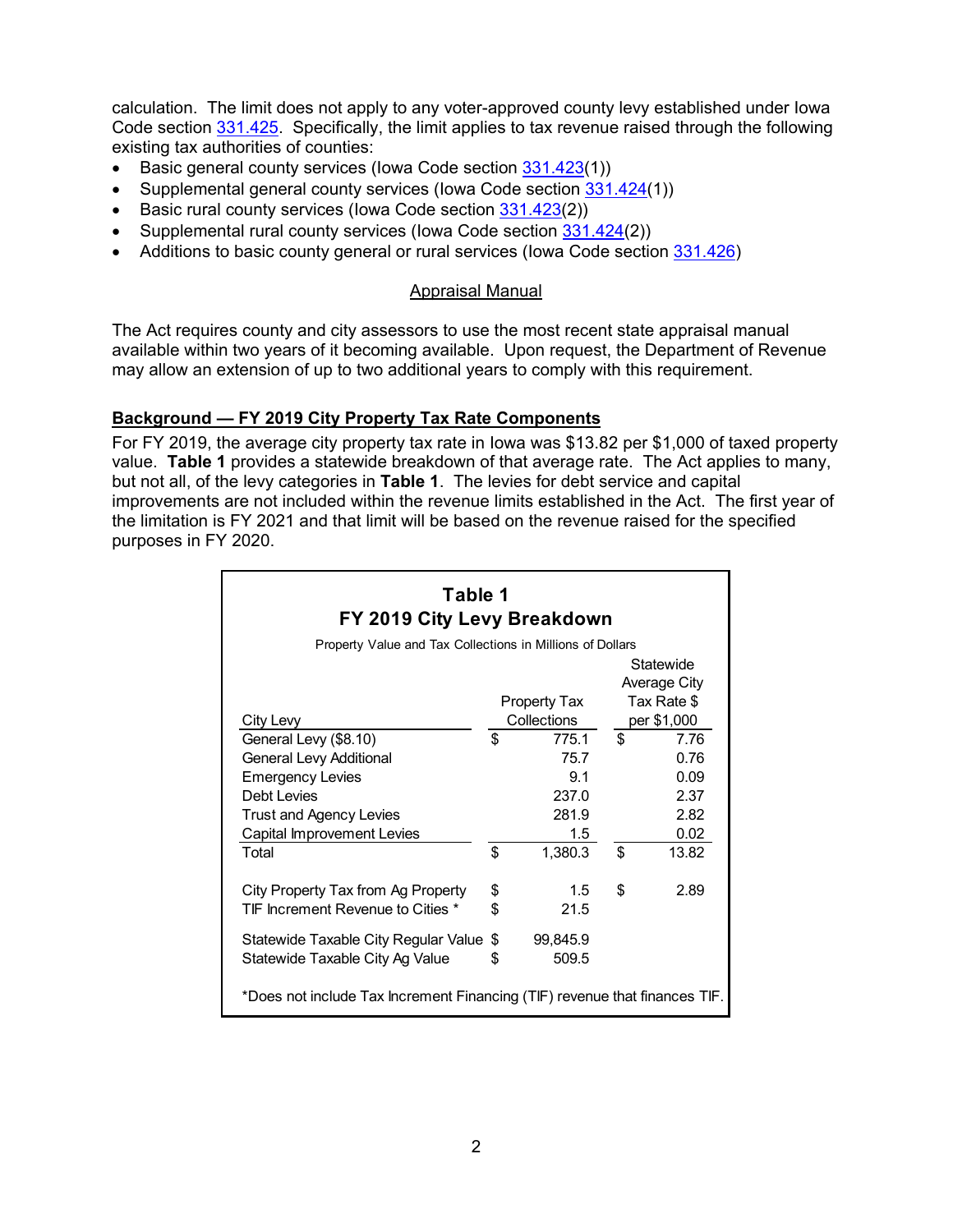## **Background — FY 2019 County General Services Property Tax Rate Components**

For FY 2019, the average county general services property tax rate was \$6.21 per \$1,000 of taxed property value. **Table 2** provides a statewide breakdown of that rate. The Act combines the revenue raised in the first three items in **Table 2**. The County Mental Health levy and Debt Service levy are not included within the revenue limits established in the Act. The first year of the limitation is FY 2021 and that limit will be based on the revenue raised for the specified purposes in FY 2020.

| Table 2<br>FY 2019 County General Fund Levy Breakdown                      |              |           |                |      |  |  |  |  |
|----------------------------------------------------------------------------|--------------|-----------|----------------|------|--|--|--|--|
| Property Value and Tax Collections in Millions of Dollars                  |              |           |                |      |  |  |  |  |
|                                                                            | Statewide    |           |                |      |  |  |  |  |
|                                                                            |              |           | Average        |      |  |  |  |  |
|                                                                            |              |           | County         |      |  |  |  |  |
|                                                                            | Property Tax |           | General Rate   |      |  |  |  |  |
| County Levy                                                                | Collections  |           | \$ per \$1,000 |      |  |  |  |  |
| General Basic Levy (\$3.50)                                                | \$           | 598.8     | \$             | 3.57 |  |  |  |  |
| General Supplemental Levy                                                  |              | 286.1     |                | 1.70 |  |  |  |  |
| Cemetery Levy                                                              |              | 0.3       |                | 0.00 |  |  |  |  |
| County Mental Health Levy                                                  |              | 72.8      |                | 0.43 |  |  |  |  |
| Debt Service Levy                                                          |              | 86.3      |                | 0.51 |  |  |  |  |
| Total                                                                      | \$           | 1.044.3   | \$             | 6.21 |  |  |  |  |
| TIF Increment Revenue to Counties *                                        | \$           | 6.7       |                |      |  |  |  |  |
| Statewide Taxable County Value                                             | \$           | 167,872.4 |                |      |  |  |  |  |
| *Does not include Tax Increment Financing (TIF) revenue that finances TIF. |              |           |                |      |  |  |  |  |

## **Background — FY 2019 County Rural Services Property Tax Rate Components**

For FY 2019, the average Iowa county rural services property tax rate was \$3.32 per \$1,000 of taxed property value. **Table 3** provides a statewide breakdown of that rate. The Act combines the revenue raised in the first two items in **Table 3**. The levy for Unified Law Enforcement is not included within the revenue limits established in the Act. The first year of the limitation is FY 2021 and that limit will be based on the revenue raised for the specified purposes in FY 2020.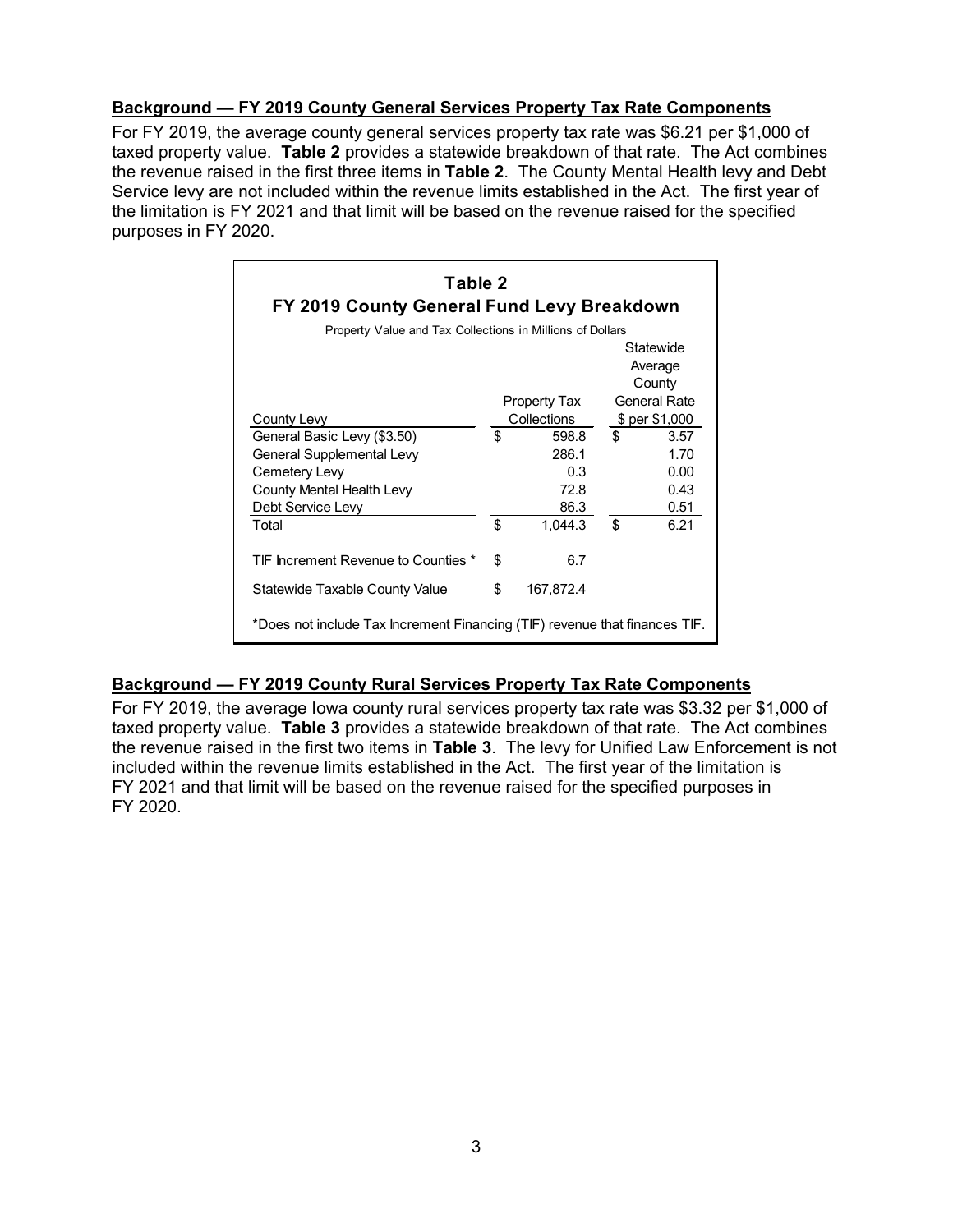| Table 3<br>FY 2019 County Rural Fund Levy Breakdown<br>Property Value and Tax Collections in Millions of Dollars |                             |          |                        |                      |  |  |  |
|------------------------------------------------------------------------------------------------------------------|-----------------------------|----------|------------------------|----------------------|--|--|--|
|                                                                                                                  |                             |          |                        | Statewide<br>Average |  |  |  |
|                                                                                                                  |                             |          |                        | <b>County Rural</b>  |  |  |  |
| County Rural Levy                                                                                                | Property Tax<br>Collections |          | Rate \$ per<br>\$1,000 |                      |  |  |  |
| Rural Basic Levy (\$3.95)                                                                                        | \$                          | 220.5    | \$                     | 3.27                 |  |  |  |
| Rural Supplemental Levy                                                                                          |                             | 2.6      |                        | 0.04                 |  |  |  |
| Unified Law Enforcement Levy                                                                                     |                             | 0.5      |                        | 0.01                 |  |  |  |
| Total                                                                                                            | \$                          | 223.6    | \$                     | 3.32                 |  |  |  |
| Statewide Taxable County Rural Value                                                                             | \$                          | 67,464.0 |                        |                      |  |  |  |

# **Background — Property Tax Revenue Limitation**

A discussion of the 18-year history of city and county property tax is presented in the *[Fiscal](https://www.legis.iowa.gov/docs/publications/FN/1044163.pdf)*  **[Note](https://www.legis.iowa.gov/docs/publications/FN/1044163.pdf)** for [HF 773](https://www.legis.iowa.gov/legislation/BillBook?ga=88&ba=HF773) (City and County Property Revenue Tax Limitation Act), and that discussion is incorporated here by reference. The portions of the *Fiscal Note* for HF 773 that discuss city and county ending fund balances do not apply to this Act, as this Act does not limit city and county ending fund balances.

The statistics presented in the *[Fiscal Note](https://www.legis.iowa.gov/docs/publications/FN/1044163.pdf)* for [HF 773](https://www.legis.iowa.gov/legislation/BillBook?ga=88&ba=HF773) may be summarized as follows:

- Over the past 18 years, the average annual rate of growth for property tax revenue has been:
	- Cities =  $4.1\%$
	- County general services = 4.2%
	- County rural services = 3.7%
- Property tax revenue increases and decreases are due to two factors: changes in the tax base and changes to the tax rate. Over the past 18 years, the average annual rate of growth in tax rates equaled:
	- Cities =  $0.4\%$
	- County general services  $= 0.8\%$
	- County rural services  $= 0.8\%$
- Changes to the tax base may be summarized in two broad categories, namely the revaluation of existing property and nonrevaluation changes (for the most part this means new construction). The average annual change in nonrevaluation over the past 18 years equals:
	- Cities =  $2.4\%$
	- County general services = 2.1%
	- County rural services  $= 1.5\%$
- Revaluation changes to taxable value result from the revaluation of existing property, modified by Iowa's system of value rollbacks. The average annual change in rollbackmodified revaluation over the past 18 years equals:
	- Cities =  $1.3\%$
	- County general services  $= 1.3\%$
	- County rural services  $= 1.5\%$
- The rate of growth in revaluation was not consistent across the past 18 years.